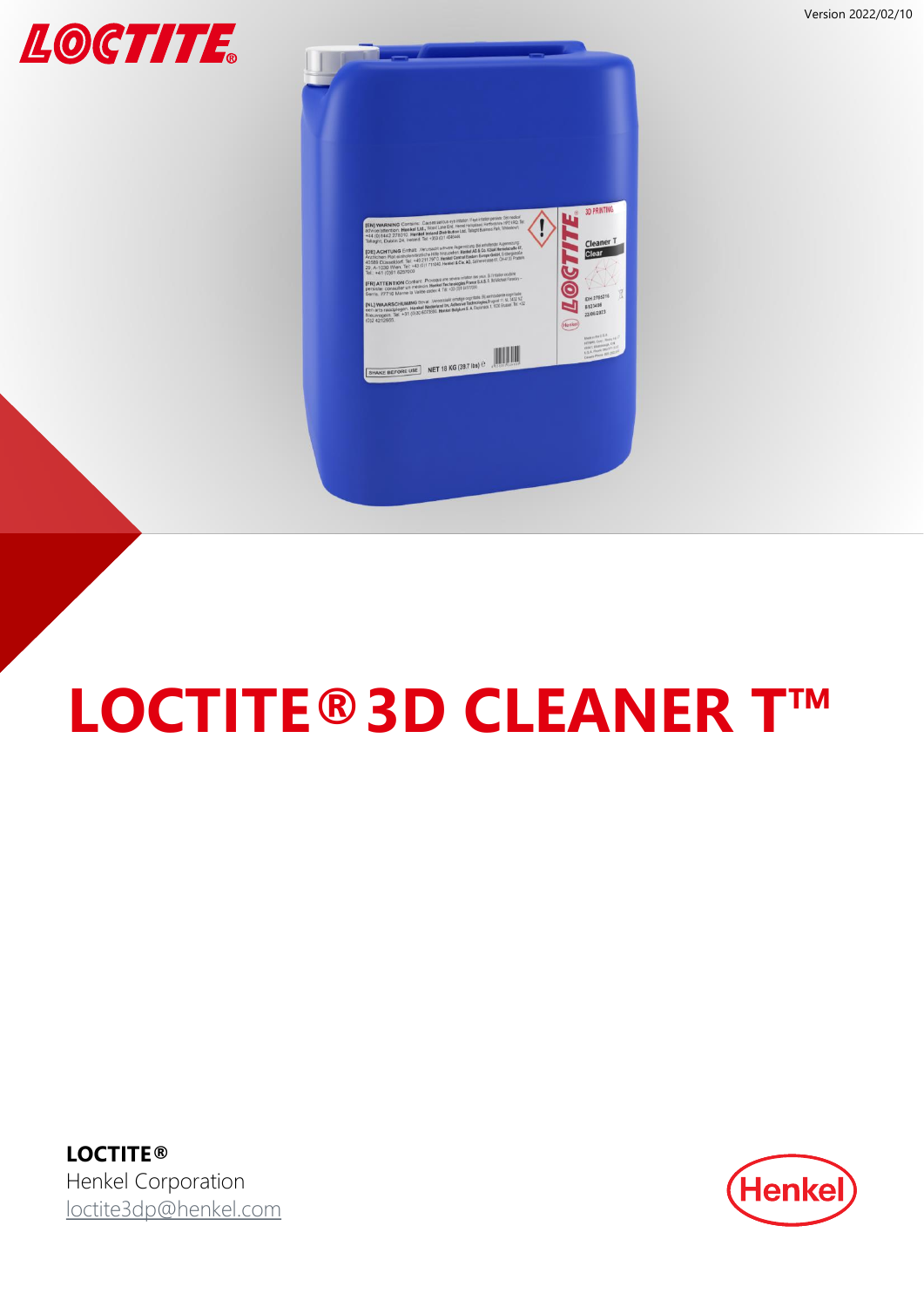# LOCTITE **3D CLEANER T™**



# **LOCTITE 3D Cleaner T<sup>TM</sup>**  $(\overrightarrow{\text{R}})$  **Benefits:**

LOCTITE 3D Cleaner T is for post-process cleaning at elevated temperature of up to 80°C for printed digital light processing (DLP) parts prior to curing. LOCTITE 3D Cleaner T is specially formulated to avoid generation of peroxides at elevated processing temperatures.

Processable up to 80 °C



■ DLP resins cleaning (can be used for cleaning printed parts with Loctite 3D 3955 HDT280 FST material)





**PROPERTIES**

| <b>Property</b>           | <b>Measure</b>               | Value                |
|---------------------------|------------------------------|----------------------|
| Viscosity at 20°C (68 °F) | сP                           | $4-6$                |
| Liquid Density            | q/cm <sup>3</sup>            | 0.96                 |
| Flash point               | $^{\circ}$ C ( $^{\circ}$ F) | >93(200)             |
| Initial Boiling Point     | $^{\circ}$ C ( $^{\circ}$ F) | >200(392)            |
| Appearance                |                              | Clear Liquid         |
| Color                     |                              | Colourless           |
| Odour                     |                              | Characteristic, mild |
|                           |                              |                      |

## **General Information For safe handling information on this product consult the Safety Data Sheet (SDS)**

## **Directions of use:**

- Provide adequate ventilation and use personal safety equipment (see SDS)
- Use at 20-80°C
- Immerse for 2-4 minutes intervals (typical) with adequate mixing
- Rinse with clean DI water for 1-2 minutes with agitation, optionally rinse with IPA if stated on material TDS
- Provide adequate drying time prior to UV curing (Typical 60 minutes at 20-25 °C)
- Validated workflows need to be followed to achieve properties as provided in the TDS. Users should defer to the most current workflow information for best results which can be found at <https://www.loctiteam.com/printer-validation-settings>

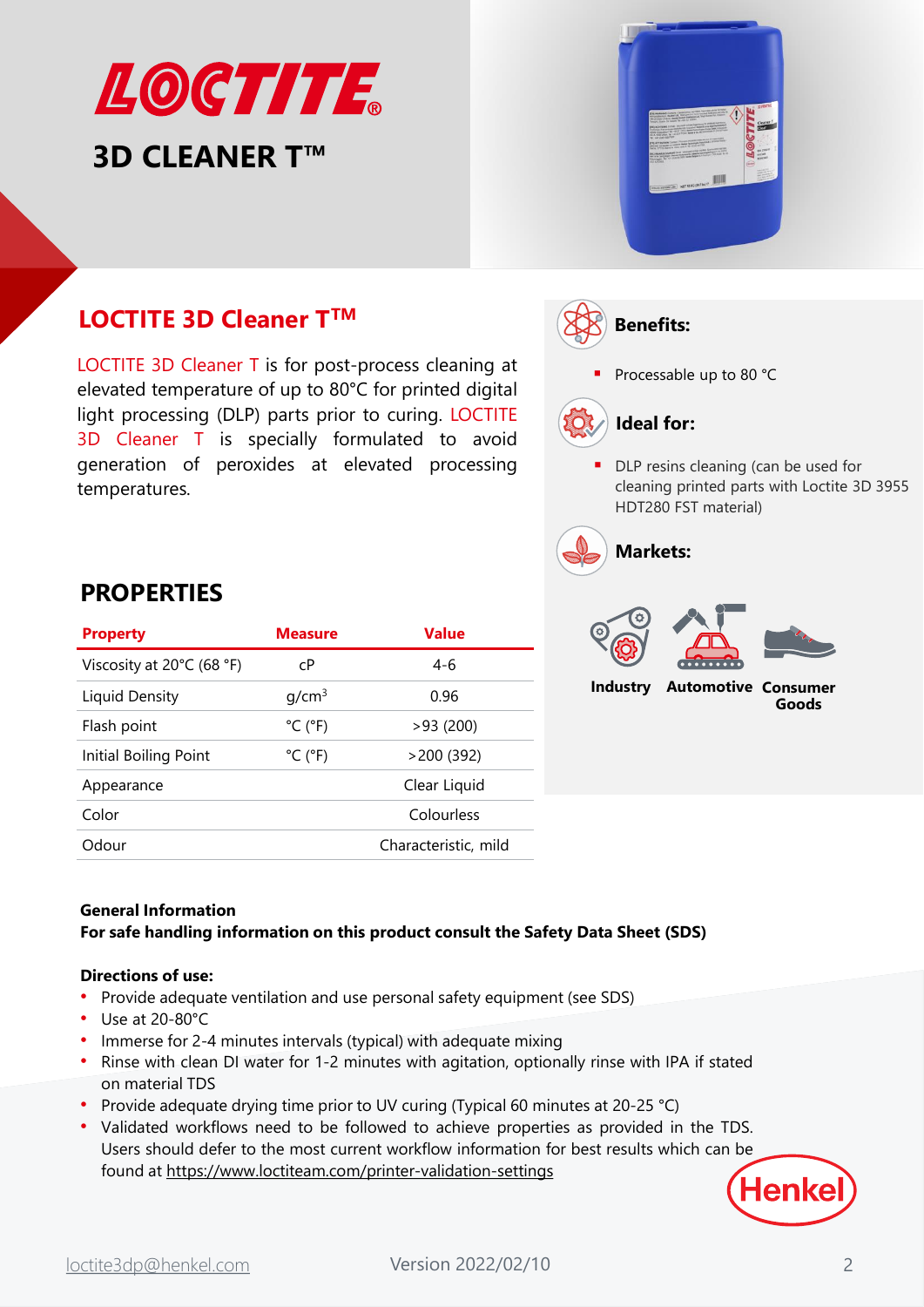

# **3D CLEANER T™**



# **NOTE**

The information provided in this Technical Data Sheet (TDS) including the recommendations for use and application of the product are based on our knowledge and experience of the product as at the date of this TDS. The product can have a variety of different applications as well as differing application and working conditions in your environment that are beyond our control. Henkel is, therefore, not liable for the suitability of our product for the production processes and conditions in respect of which you use them, as well as the intended applications and results. We strongly recommend that you carry out your own prior trials to confirm such suitability of our product.

Any liability in respect of the information in the Technical Data Sheet or any other written or oral recommendation(s) regarding the concerned product is excluded, except if otherwise explicitly agreed and except in relation to death or personal injury caused by our negligence and any liability under any applicable mandatory product liability law.

#### In case products are delivered by Henkel Belgium NV, Henkel Electronic Materials NV, Henkel Nederland BV, Henkel Technologies France SAS and Henkel France SA please additionally note the following:

In case Henkel would be nevertheless held liable, on whatever legal ground, Henkel's liability will in no event exceed the amount of the concerned delivery.

#### In case products are delivered by Henkel Colombiana, S.A.S. the following disclaimer is applicable:

The information provided in this Technical Data Sheet (TDS) including the recommendations for use and application of the product are based on our knowledge and experience of the product as at the date of this TDS. Henkel is not liable for the suitability of our product for the production processes and conditions in respect of which you use them, as well as the intended applications and results. We strongly recommend that you carry out your own prior trials to confirm such suitability of our product.

Any liability in respect of the information in the Technical Data Sheet or any other written or oral recommendation(s) regarding the concerned product is excluded, except if otherwise explicitly agreed and except in relation to death or personal injury caused by our negligence and any liability under any applicable mandatory product liability law.

#### In case products are delivered by Henkel Corporation, Resin Technology Group, Inc., or Henkel Canada, Inc. the following disclaimer is applicable:

The data contained herein are furnished for information only and are believed to be reliable. We cannot assume responsibility for the results obtained by others over whose methods we have no control. It is the user's responsibility to determine suitability for the user's purpose of any production methods mentioned herein and to adopt such precautions as may be advisable for the protection of property and of persons against any hazards that may be involved in the handling and use thereof. In light of the foregoing, Henkel Corporation specifically disclaims all warranties expressed or implied, including warranties of merchantability or fitness for a particular purpose, arising from sale or use of **Henkel Corporation's products. Henkel Corporation specifically disclaims any liability for consequential or incidental damages of any kind, including lost profits.** The discussion herein of various processes or compositions is not to be interpreted as representation that they are free from domination of patents owned by others or as a license under any Henkel Corporation patents that may cover such processes or compositions. We recommend that each prospective user test his proposed application before repetitive use, using this data as a guide. This product may be covered by one or more United States or foreign patents or patent applications.

### **Trademark Usage**

Except as otherwise noted, all trademarks in this document are trademarks of Henkel Corporation in the U.S. and elsewhere. ® denotes a trademark registered in the U.S. Patent and Trademark Office.